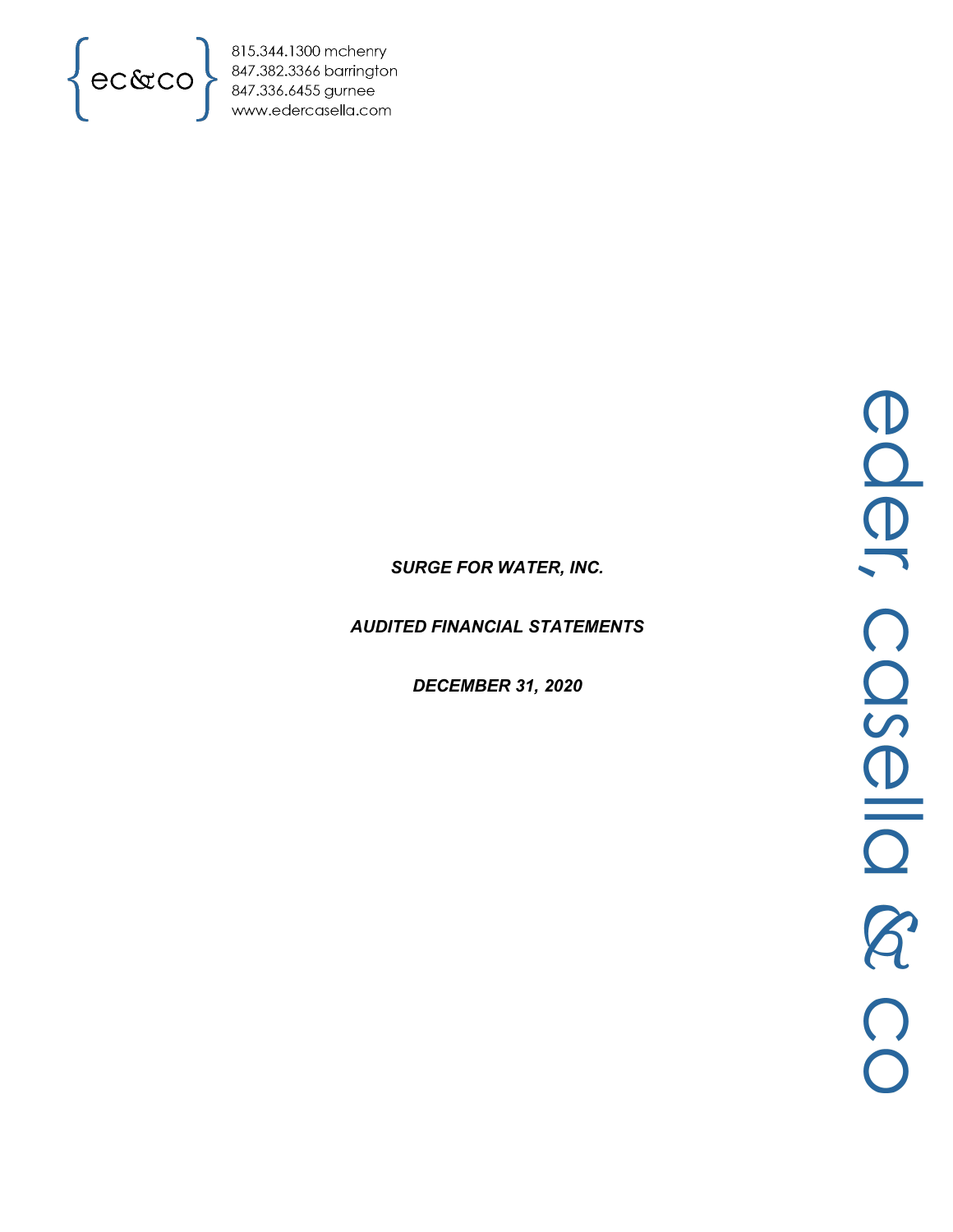# SURGE FOR WATER, INC.

# TABLE OF CONTENTS

# DECEMBER 31, 2020

| INDEPENDENT AUDITOR'S REPORT     |   |
|----------------------------------|---|
| STATEMENT OF FINANCIAL POSITION  | 3 |
| STATEMENT OF ACTIVITIES          | 4 |
| STATEMENT OF FUNCTIONAL EXPENSES | 5 |
| STATEMENT OF CASH FLOWS          | 6 |
| NOTES TO FINANCIAL STATEMENTS    |   |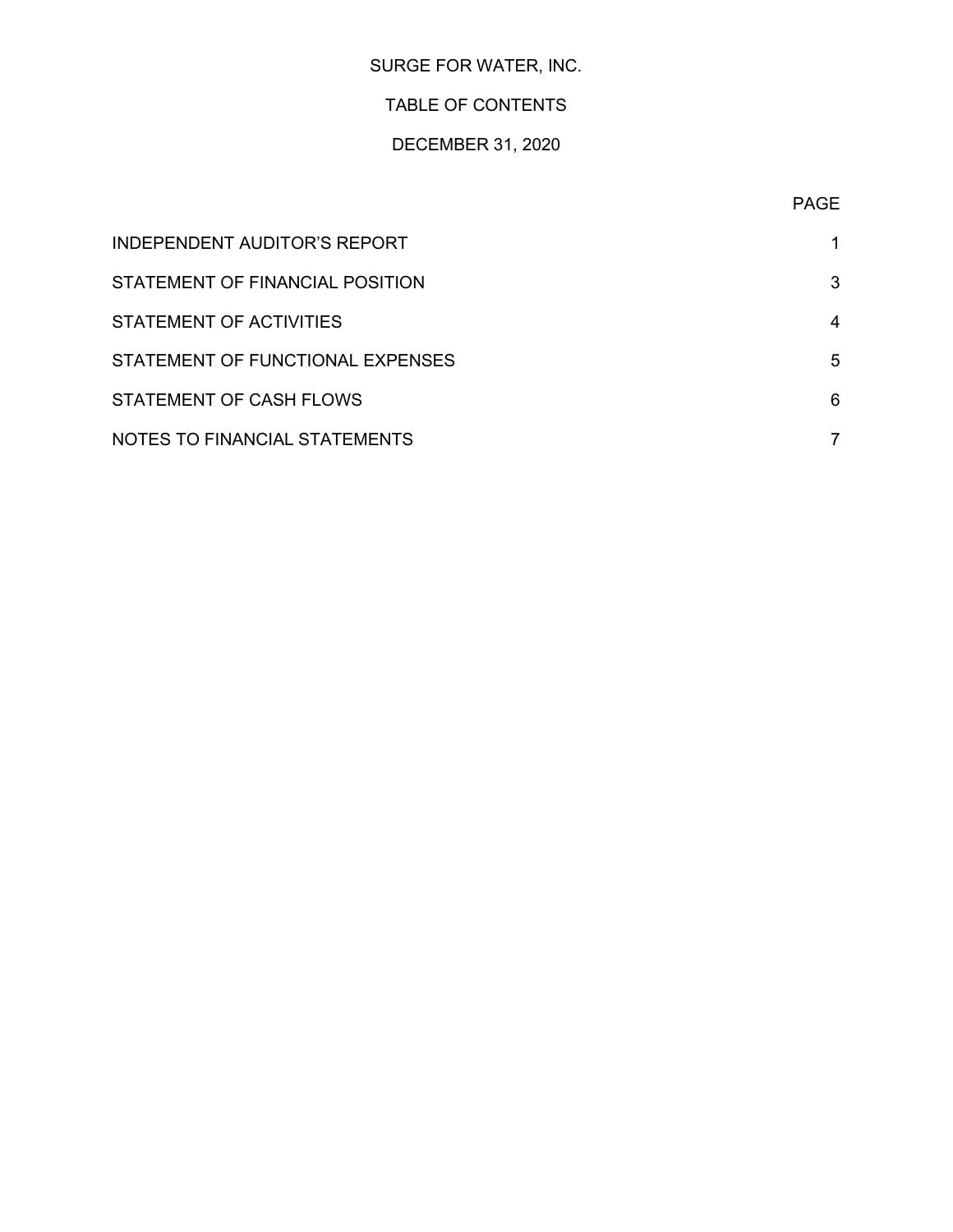

# INDEPENDENT AUDITOR'S REPORT

To the Board of Directors Surge for Water, Inc. Chicago, Illinois

We have audited the accompanying financial statements of

Surge for Water, Inc. (a nonprofit organization)

which comprise the statement of financial position as of December 31, 2020, and the related statements of activities, functional expenses, and cash flows for the year then ended, and the related notes to the financial statements.

# **Management's Responsibility for the Financial Statements**

Management is responsible for the preparation and fair presentation of these financial statements in accordance with accounting principles generally accepted in the United States of America; this includes the design, implementation, and maintenance of internal control relevant to the preparation and fair presentation of financial statements that are free from material misstatement, whether due to fraud or error.

# **Auditor's Responsibility**

Our responsibility is to express an opinion on these financial statements based on our audit. We conducted our audit in accordance with auditing standards generally accepted in the United States of America. Those standards require that we plan and perform the audit to obtain reasonable assurance about whether the financial statements are free from material misstatement.

An audit involves performing procedures to obtain audit evidence about the amounts and disclosures in the financial statements. The procedures selected depend on the auditor's judgment, including the assessment of the risks of material misstatement of the financial statements, whether due to fraud or error. In making those risk assessments, the auditor considers internal control relevant to the Organization's preparation and fair presentation of the financial statements in order to design audit procedures that are appropriate in the circumstances, but not for the purpose of expressing an opinion on the effectiveness of the Organization's internal control. Accordingly, we express no such opinion. An audit also includes evaluating the appropriateness of accounting policies used and the reasonableness of significant accounting estimates made by management, as well as evaluating the overall presentation of the financial statements.

We believe that the audit evidence we have obtained is sufficient and appropriate to provide a basis for our audit opinion.

# **Opinion**

In our opinion, the financial statements referred to above present fairly, in all material respects, the financial position of Surge for Water, Inc. as of December 31, 2020, and the changes in its net assets and cash flows for the year then ended in accordance with accounting principles generally accepted in the United States of America.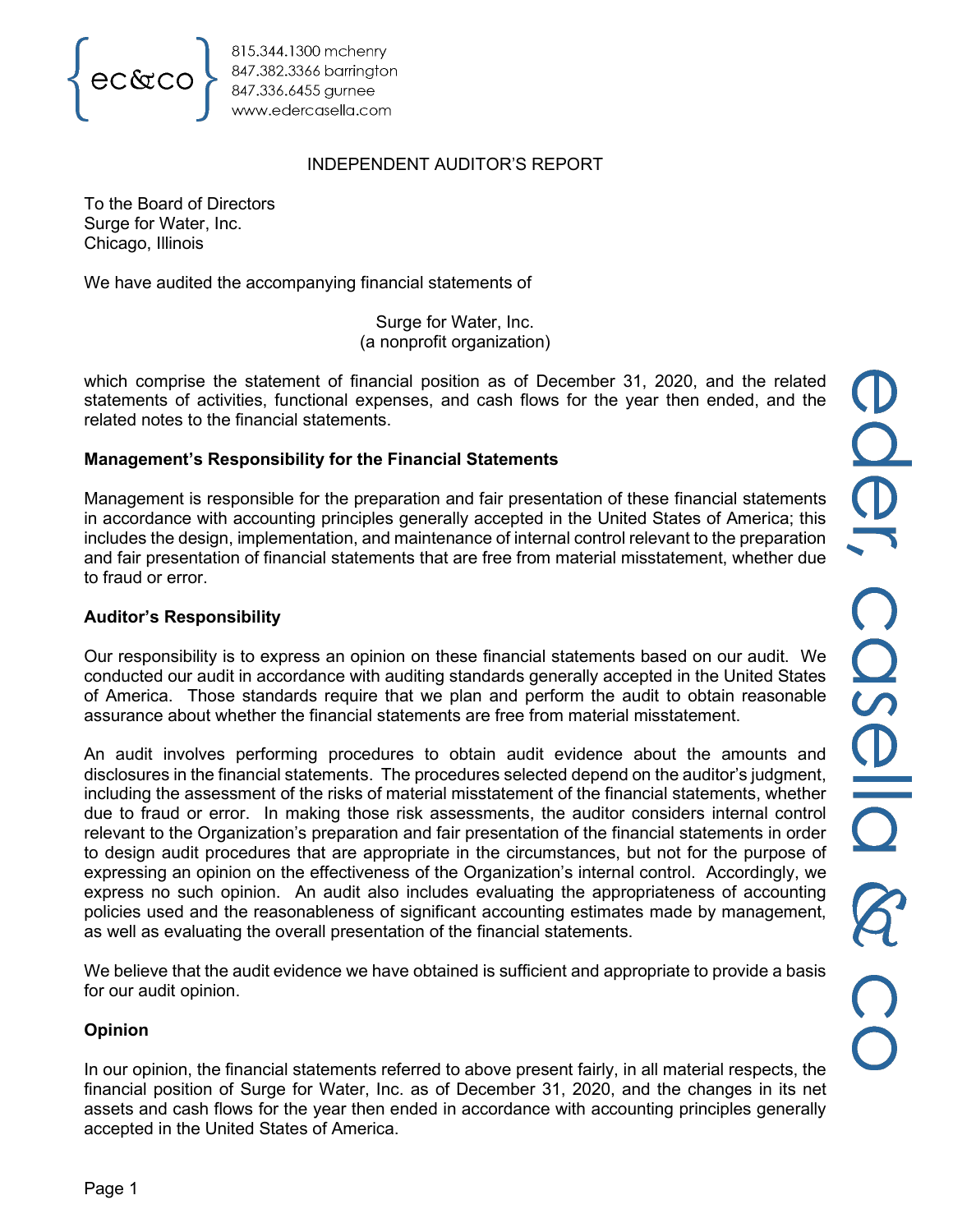# **Change in Accounting Principle**

As described in Note 10 to the financial statements, the Organization adopted new accounting guidance, ASU 2014-09, *Revenue from Contracts with Customers and all subsequent amendments to the ASU (collectively ASC 606)* and ASU 2018-08, *Not-for Profit Entities: Clarifying the Scope and the Accounting Guidance for Contributions Received and Contributions Made*. Our opinion is not modified with respect to this matter.

Eder, Casella & Co.

EDER, CASELLA & CO. Certified Public Accountants

McHenry, Illinois May 10, 2021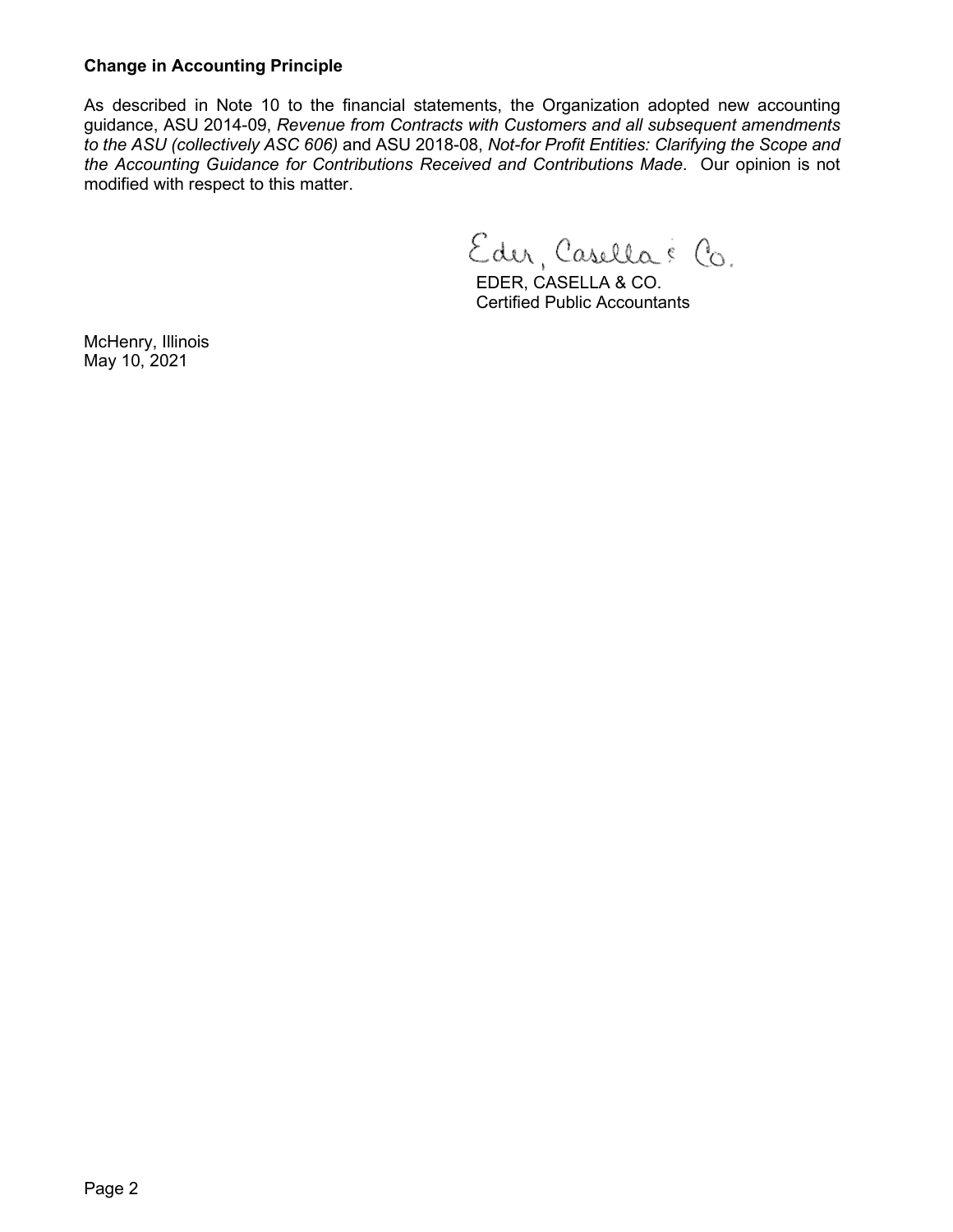### SURGE FOR WATER, INC. STATEMENT OF FINANCIAL POSITION DECEMBER 31, 2020

| <b>ASSETS</b><br><b>CURRENT ASSETS</b>                                                                                                                     |                               |               |
|------------------------------------------------------------------------------------------------------------------------------------------------------------|-------------------------------|---------------|
| Cash and Cash Equivalents<br><b>Contributions Receivable</b>                                                                                               | \$<br>213,748<br>64,188       |               |
| <b>Total Current Assets</b>                                                                                                                                |                               | \$<br>277,936 |
| Investments                                                                                                                                                |                               | 37,989        |
| <b>TOTAL ASSETS</b>                                                                                                                                        |                               | 315,925       |
| <b>LIABILITIES</b><br><b>CURRENT LIABILITIES</b><br><b>Accounts Payable</b><br>Payroll Liabilities<br>PPP Loan Payable<br><b>Total Current Liabilities</b> | \$<br>7,390<br>2,750<br>4,000 | \$<br>14,140  |
| <b>TOTAL LIABILITIES</b>                                                                                                                                   |                               | \$<br>14,140  |
| <b>NET ASSETS</b><br><b>Without Donor Restrictions</b><br><b>With Donor Restrictions</b><br><b>Total Net Assets</b>                                        | \$<br>249,168<br>52,617       | 301,785       |
| TOTAL LIABILITIES AND NET ASSETS                                                                                                                           |                               | \$<br>315,925 |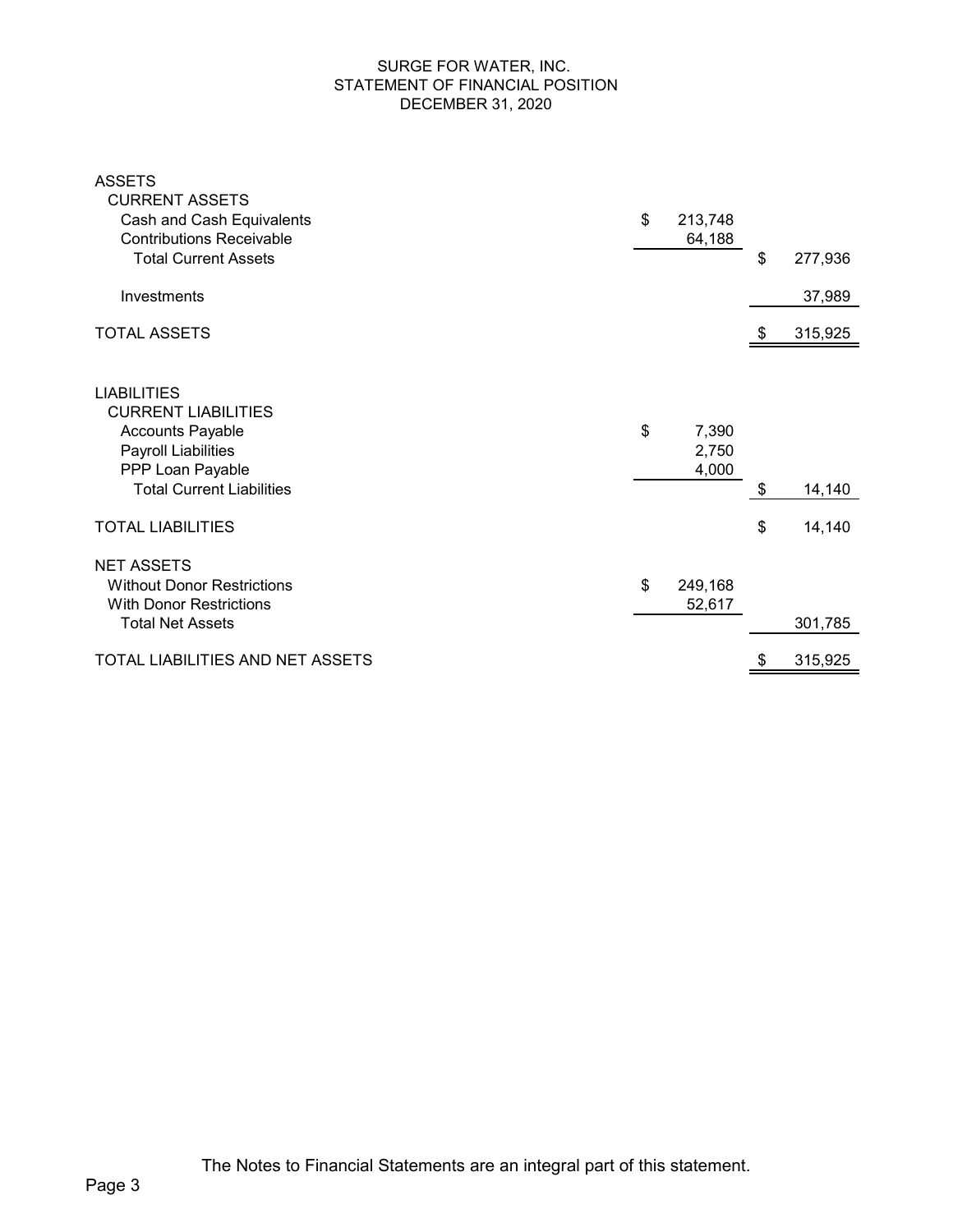#### SURGE FOR WATER, INC. STATEMENT OF ACTIVITIES YEAR ENDED DECEMBER 31, 2020

|                                              | <b>Without Donor</b> |         |                     | <b>With Donor</b> |               |
|----------------------------------------------|----------------------|---------|---------------------|-------------------|---------------|
|                                              | <b>Restrictions</b>  |         | <b>Restrictions</b> |                   | Total         |
| OPERATING REVENUES, GAINS, AND OTHER SUPPORT |                      |         |                     |                   |               |
| Support                                      |                      |         |                     |                   |               |
| <b>Local Grants</b>                          | \$                   | 16,500  | \$                  | 10,000            | \$<br>26,500  |
| Contributions                                |                      | 185,732 |                     | 42,617            | 228,349       |
| Sponsorships                                 |                      | 96,033  |                     |                   | 96,033        |
| <b>Special Events</b>                        |                      | 131,738 |                     |                   | 131,738       |
| In-Kind Contributions                        |                      | 14,997  |                     |                   | 14,997        |
| <b>Other Revenue</b>                         |                      |         |                     |                   |               |
| Other Income                                 |                      | 18,300  |                     |                   | 18,300        |
| Return on Investment, Net                    |                      | 16,452  |                     |                   | 16,452        |
| Net Assets Released from Restriction         |                      | 73,992  |                     | (73, 992)         |               |
| TOTAL REVENUES, GAINS, AND OTHER SUPPORT     | \$                   | 553,744 | \$                  | (21, 375)         | \$<br>532,369 |
| <b>EXPENSES</b>                              |                      |         |                     |                   |               |
| <b>Program Services</b>                      | \$                   | 336,043 | \$                  |                   | \$<br>336,043 |
| <b>Supporting Services</b>                   |                      |         |                     |                   |               |
| Management and General Expenses              |                      | 58,421  |                     |                   | 58,421        |
| <b>Fundraising Expenses</b>                  |                      | 49,277  |                     |                   | 49,277        |
| Cost of Direct Benefit to Donor              |                      | 28,673  |                     |                   | 28,673        |
| <b>TOTAL EXPENSES</b>                        | $\sqrt[6]{2}$        | 472,414 | \$                  |                   | \$<br>472,414 |
|                                              |                      |         |                     |                   |               |
| <b>CHANGE IN NET ASSETS</b>                  | \$                   | 81,330  | \$                  | (21, 375)         | \$<br>59,955  |
| NET ASSETS AT BEGINNING OF YEAR              |                      | 167,838 |                     | 73,992            | 241,830       |
| NET ASSETS AT END OF YEAR                    | \$                   | 249,168 | \$                  | 52,617            | \$<br>301,785 |
|                                              |                      |         |                     |                   |               |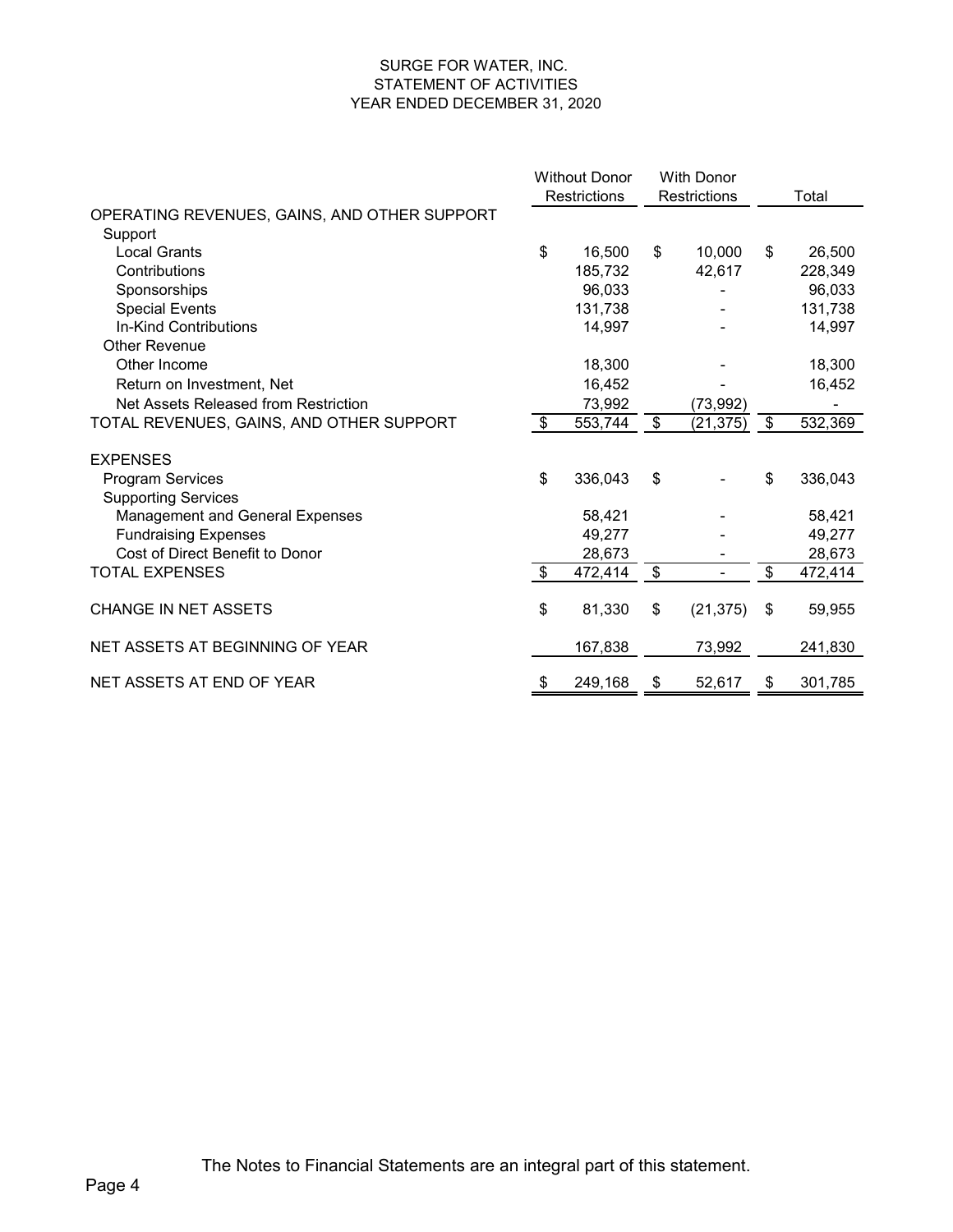#### SURGE FOR WATER, INC. STATEMENT OF FUNCTIONAL EXPENSES YEAR ENDED DECEMBER 31, 2020

|                                           |                     | <b>Supporting Services</b> |                           |    |             |    |                                              |                                 |               |
|-------------------------------------------|---------------------|----------------------------|---------------------------|----|-------------|----|----------------------------------------------|---------------------------------|---------------|
|                                           | Program<br>Services |                            | Management<br>and General |    | Fundraising |    | Cost of<br><b>Direct Benefit</b><br>to Donor | Total<br>Supporting<br>Services | Total         |
| Salaries and Wages                        | \$<br>41,745        | \$                         | 34,218                    | \$ | 35,154      | \$ |                                              | \$<br>69,372                    | \$<br>111,117 |
| Payroll Taxes                             | 2,712               |                            | 2,076                     |    | 4,150       |    |                                              | 6,226                           | 8,938         |
| Payroll Fees                              |                     |                            | 579                       |    |             |    |                                              | 579                             | 579           |
| <b>Professional Fees</b>                  | 1,616               |                            | 12,106                    |    | 2,148       |    |                                              | 14,254                          | 15,870        |
| Dues and Subscriptions                    |                     |                            | 79                        |    | 747         |    |                                              | 826                             | 826           |
| Bank Charges and Credit Card Fees         | 756                 |                            | 120                       |    | 6,828       |    |                                              | 6,948                           | 7,704         |
| <b>Computer Expenses</b>                  |                     |                            | 1,605                     |    |             |    |                                              | 1,605                           | 1,605         |
| Direct Support for Field Project Partners | 289,214             |                            |                           |    |             |    |                                              |                                 | 289,214       |
| <b>Meals and Entertainment</b>            |                     |                            | 766                       |    | 197         |    | 12,130                                       | 13,093                          | 13,093        |
| Postage and Printing                      |                     |                            | 699                       |    | 53          |    | 153                                          | 905                             | 905           |
| Prizes                                    |                     |                            |                           |    |             |    | 10,284                                       | 10,284                          | 10,284        |
| Program Promotion                         |                     |                            | 2,416                     |    |             |    |                                              | 2,416                           | 2,416         |
| Office Expense                            |                     |                            | 1,093                     |    |             |    |                                              | 1,093                           | 1,093         |
| <b>Taxes and Licenses</b>                 |                     |                            | 38                        |    |             |    |                                              | 38                              | 38            |
| Training                                  |                     |                            | 56                        |    |             |    |                                              | 56                              | 56            |
| Venue                                     |                     |                            |                           |    |             |    | 6,106                                        | 6,106                           | 6,106         |
| Telephone                                 |                     |                            | 1,954                     |    |             |    |                                              | 1,954                           | 1,954         |
| Travel                                    |                     |                            | 26                        |    |             |    |                                              | 26                              | 26            |
| Insurance                                 |                     |                            | 590                       |    |             |    |                                              | 590                             | 590           |
|                                           | 336,043             | \$                         | 58,421                    | \$ | 49,277      | \$ | 28,673                                       | \$<br>136,371                   | \$<br>472,414 |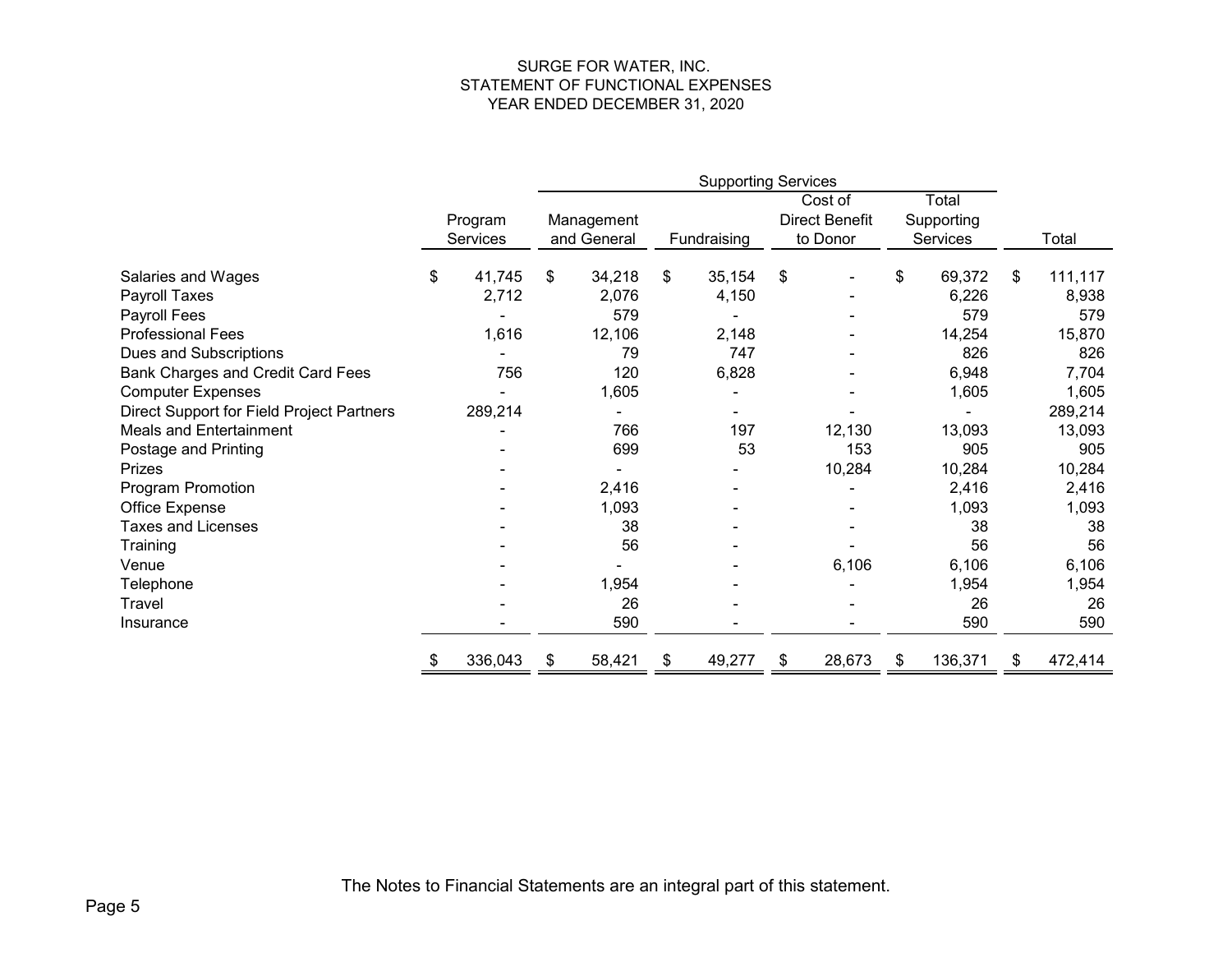### SURGE FOR WATER, INC. STATEMENT OF CASH FLOWS YEAR ENDED DECEMBER 31, 2020

| CASH FLOWS FROM OPERATING ACTIVITIES                   |                 |               |
|--------------------------------------------------------|-----------------|---------------|
| Change in Net Assets                                   | \$<br>59,955    |               |
| Adjustments to Reconcile Change in Net Assets          |                 |               |
| to Net Cash Used by Operating Activities               |                 |               |
| Unrealized (Gains)/Losses                              | (6, 168)        |               |
| Decrease/(Increase) in Assets:                         |                 |               |
| <b>Contributions Receivable</b>                        | 6,349           |               |
| <b>Prepaid Expenses</b>                                | 2,340           |               |
| Increase/(Decrease) in Liabilities                     |                 |               |
| <b>Accounts Payable</b>                                | 4,592           |               |
| Payroll Liabilities                                    | 405             |               |
| PPP Loan Payable                                       | 4,000           |               |
| Net Cash Flows Provided/(Used) by Operating Activities |                 | \$<br>71,473  |
| CASH FLOWS FROM INVESTING ACTIVITIES                   |                 |               |
| Purchase of Investments                                | \$<br>(16, 637) |               |
| Net Cash Flows Provided/(Used) by Investing Activities |                 | (16, 637)     |
| CASH FLOWS FROM FINANCING ACTIVITIES                   |                 |               |
| NET INCREASE/(DECREASE) IN CASH AND CASH EQUIVALENTS   |                 | \$<br>54,836  |
| CASH AND CASH EQUIVALENTS - BEGINNING OF YEAR          |                 | 158,912       |
| CASH AND CASH EQUIVALENTS - END OF YEAR                |                 | \$<br>213,748 |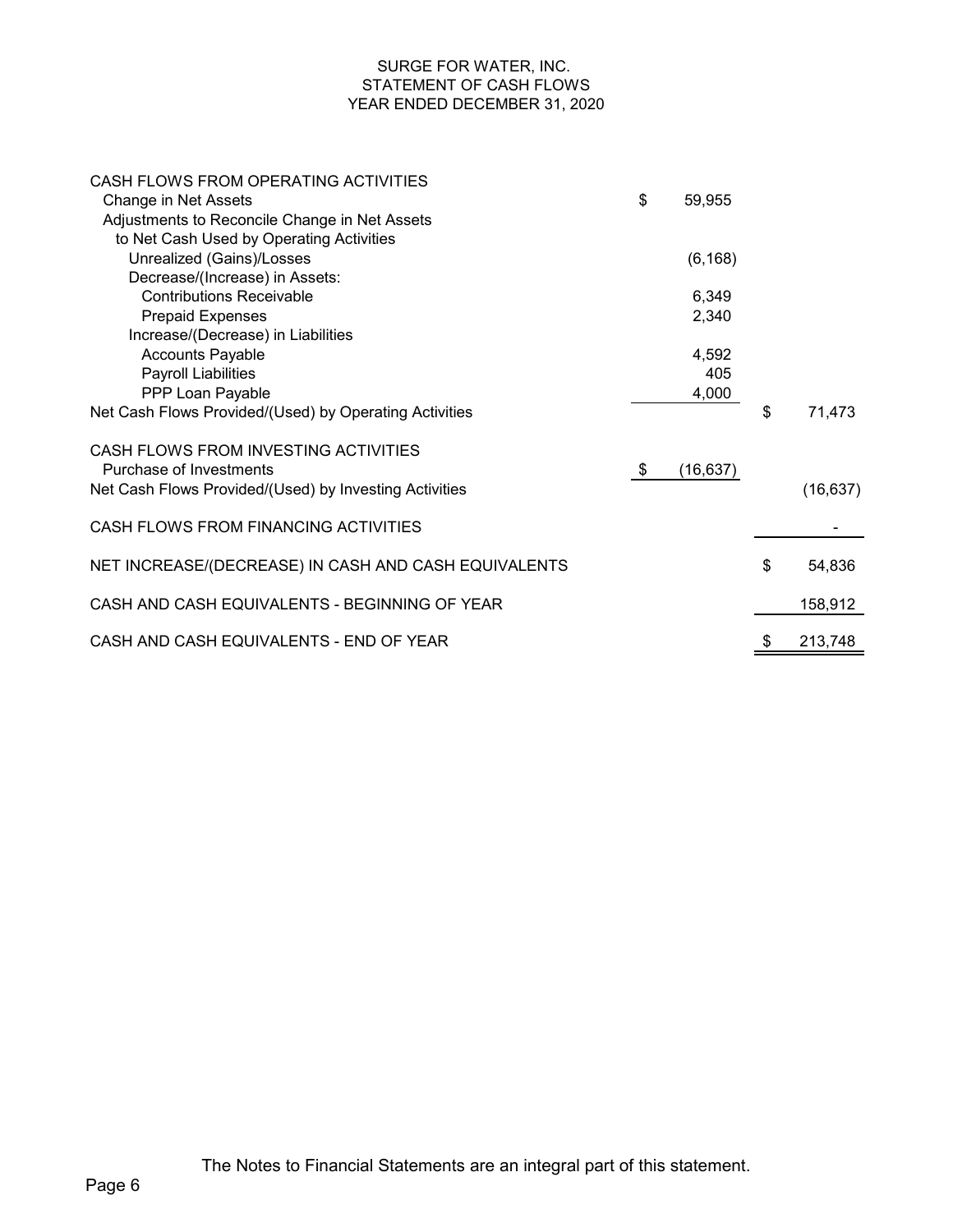### SURGE FOR WATER, INC. NOTES TO FINANCIAL STATEMENTS DECEMBER 31, 2020

# **NOTE 1 - SUMMARY OF SIGNIFICANT ACCOUNTING POLICIES**

#### A. *Nature of Operations*

Surge for Water, Inc. (Organization), is an Illinois not-for-profit corporation formed in 2012. The Organization's purpose is to fund projects that provide access to safe water, sanitation, hygiene, and menstrual health; to engage, educate and strengthen communities around the world in an effort to end the cycle of poverty.

The Organization is supported primarily from private donors, sponsorships, fundraising and grants.

### B. *Basis of Accounting and Financial Statement Presentation*

The financial statements have been prepared on the accrual basis of accounting in accordance with generally accepted accounting principles (GAAP) and accordingly reflect all significant receivables, payables, and other liabilities.

### C. *Financial Statement Presentation*

Net assets and revenues, expenses, gains, and losses are classified based on the existence or absence of donor-imposed restrictions. Net assets of the Organization and changes therein are classified and reported as follows:

Net Assets without Donor Restrictions - Net assets that are not subject to donor-imposed restrictions and may be expended for any purpose in performing the primary objectives of the organization. These assets may be used at the discretion of the Organization's management and the Board of Directors.

Net Assets with Donor Restrictions – Net assets subject to stipulations imposed by donors and grantors. Some donor restrictions are temporary in nature; those restrictions will be met by actions of the Organization or by the passage of time. Other donor restrictions are perpetual in nature, where by the donor has stipulated the funds be maintained in perpetuity.

#### D. *Cash and Cash Equivalents*

Cash and cash equivalents are considered to be cash on hand, checking accounts, savings accounts, money market accounts, and short-term investments with original maturities of three months or less from the date of acquisition. Cash equivalents are accounted for at cost, which equals market.

#### E. *Investments*

Investments in marketable equity securities with readily determinable fair values are stated at fair value. Equity securities without readily determinable fair values are stated at cost.

#### F. *Revenue and Revenue Recognition*

The Organization recognizes contributions when cash, securities or other assets, an unconditional promise to give, or a notification of beneficial interest is received. Contributions that are restricted by the donor are reported as increases in net assets without donor restrictions if the restrictions expire in the fiscal year in which the contributions are recognized. All other donor-restricted contributions are reported as increases in net assets with donor restrictions. When a restriction expires, net assets are reclassified from net assets with donor restrictions to net assets without donor restrictions in the statement of activities. Contributions Receivable are due in less than one year and Management represents that such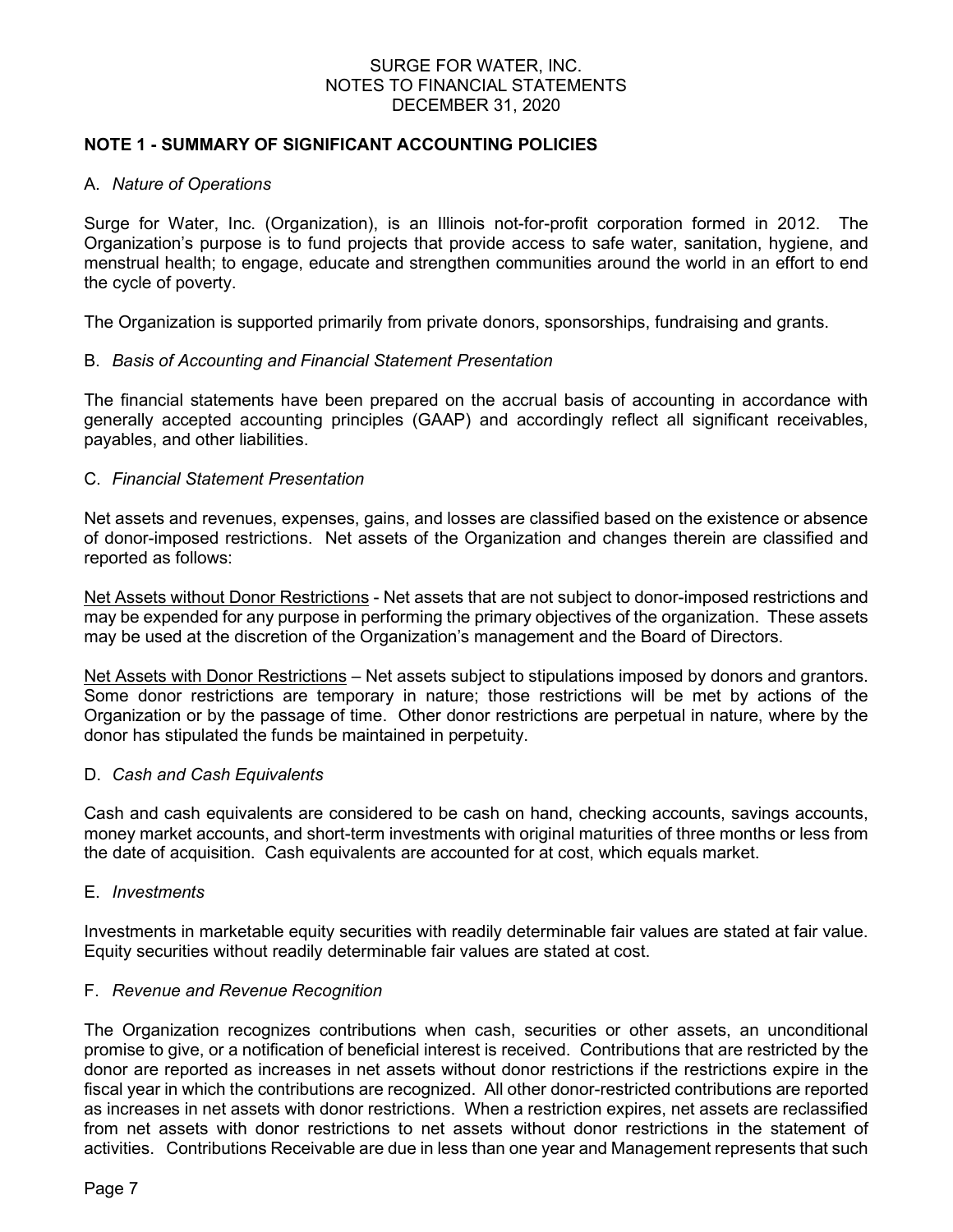# NOTES TO FINANCIAL STATEMENTS (Continued)

amounts are 100% collectible; therefore, no allowance is provided in the financial statements. The Organization records special events revenue equal to the fair value of direct benefit to donors and contributions income for the excess received when the event takes place.

# G. *In-Kind Contributions*

In-kind contributions, if any, of property and equipment are recorded as contribution at the estimated fair values of the property contributed at the date of donation.

In-kind contributions of services are recognized as contributions if the services (a) create or enhance non-financial assets or (b) require specialized skills, are provided by individuals possessing those skills, and would otherwise need to be purchased if not provided by donation. Many individuals volunteer their time and perform a variety of tasks that assist the Organization in carrying out their mission. However, these services do not meet the criteria for recognition as contributed services.

### H. *Functional Allocation of Expenses*

The costs of providing various programs and other activities have been summarized on a functional basis in the statement of activities and statement of functional expense. All direct expenses have been allocated to the respective function. Salaries and professional service costs are allocated based on the time spent on each activity. All other allowable general and administrative costs (costs that benefit all programs and cannot be identified to a specific program) are allocated to programs and management and general using a base that results in an equitable distribution. Travel is based on the purpose of the travel.

# I. *Estimates*

Management uses estimates and assumptions in preparing financial statements. Those estimates and assumptions affect the reported amounts of assets and liabilities, the disclosure of contingent assets and liabilities and the reported revenue and expenses. Management evaluates, on an ongoing basis, the estimates and assumptions based on new information. Management represents that the estimates and assumptions are reasonable in the circumstances; however, actual results could differ from those estimates.

# J. *Income Tax Status*

The Organization is exempt from federal income taxes under Section 501(c)(3) of the Internal Revenue Code and reported no unrelated business income for the year ended December 31, 2020. Management represents there are no uncertain tax position or other provision for income taxes that should be recognized in these financial statements. In addition, the Organization qualifies to receive deductible charitable contributions pursuant to Section 170(b)(1)(A)(vi).

# **NOTE 2 - CASH AND CASH EQUIVALENTS**

The Organization maintains its cash and cash equivalent balance in several financial institutions. Accounts at the institutions are insured by the Federal Deposit Insurance Corporation (FDIC) up to \$250,000. Deposits with financial institutions are Category 1 which includes deposits covered by federal depositing insurance or collateral held by the financial institutions.

# **NOTE 3 - FAIR VALUE MEASUREMENT**

The Organization reports fair value measures of its assets and liabilities using a three-level hierarchy that prioritizes the inputs used to measure fair value. This hierarchy, established by GAAP, requires that entities maximize the use of observable inputs and minimize the use of unobservable inputs when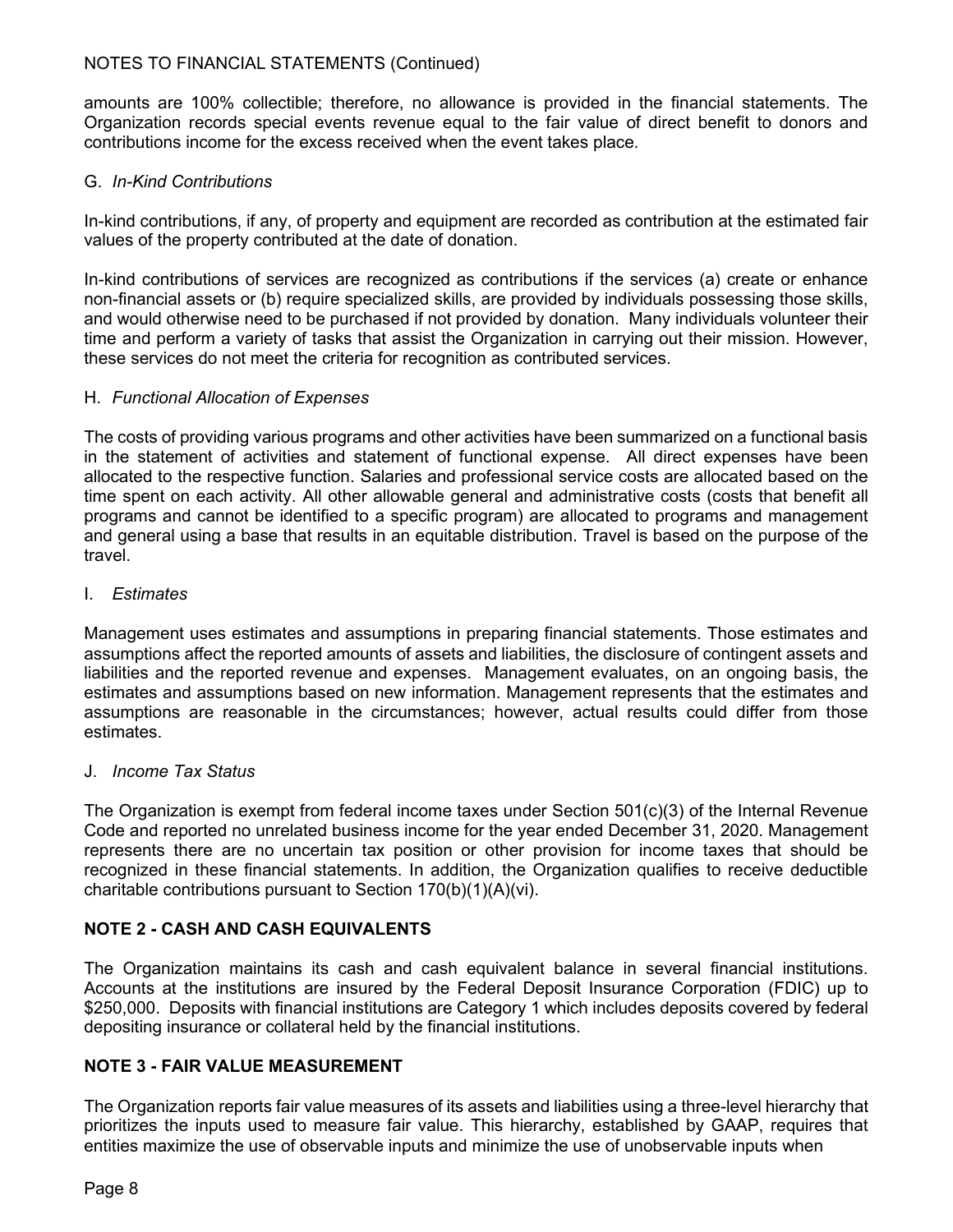measuring fair value. The asset or liability's measurement within the fair value hierarchy is based on the lowest level of input that is significant to the measurement. The three levels of inputs used to measure fair value are as follows:

- *Level 1.* Quoted prices for identical assets or liabilities in active markets to which the Organization has access at the measurement date.
- *Level 2.* Inputs other than quoted prices included in level 1 that are observable for the asset or liability, either directly or indirectly. Level 2 inputs include:
	- $\triangleright$  quoted prices for similar assets or liabilities in active markets;
	- $\triangleright$  quoted prices for identical or similar assets in markets that are not active;
	- $\triangleright$  observable inputs other than quoted prices for the asset or liability (for example, interest rates and yield curves); and
	- $\triangleright$  inputs derived principally from, or corroborated by, observable market data by correlation or by other means.
- *Level 3.* Unobservable inputs for the asset or liability. Unobservable inputs should be used to measure the fair value if observable inputs are not available.

When available, the Organization measures fair value using level 1 inputs because they generally provide the most reliable evidence of fair value.

For investments – investments are carried at fair value as described in Note 4, based on quoted prices in active markets for identical assets. All are considered Level 1 observable inputs.

Fair values approximate carrying value for all assets and current liabilities, measured on a recurring basis, at December 31, 2020. All are considered Level 1 observable inputs; the carrying amount approximates fair value because of the short maturities thereof.

# **NOTE 4 - INVESTMENTS**

Investments held by the Organization are stated at fair market value and consist of the following at December 31, 2020:

|        |   |        | <b>Fair Market</b> |        | Unrealized   |
|--------|---|--------|--------------------|--------|--------------|
|        |   | Cost   | Value              |        | Appreciation |
| Stocks | S | 31.821 |                    | 37.989 | 6.168        |
|        | S | 31.821 |                    | 37.989 | 6.168        |

Investment income for the year ended December 31, 2020 consists of the following:

| Unrealized Gain/(Loss) on Investments | S | 6.168  |
|---------------------------------------|---|--------|
| Realized Gain(Loss) on Investments    |   | 10.085 |
| Interest and Dividends                |   | 199    |
|                                       | S | 16.452 |

# **NOTE 5 - AVAILABILITY AND LIQUIDITY**

The following table shows the total financial assets held by the Organization and the amounts of those financial assets that could be readily made available within one year of the Statement of Financial Position date to meet general expenditures: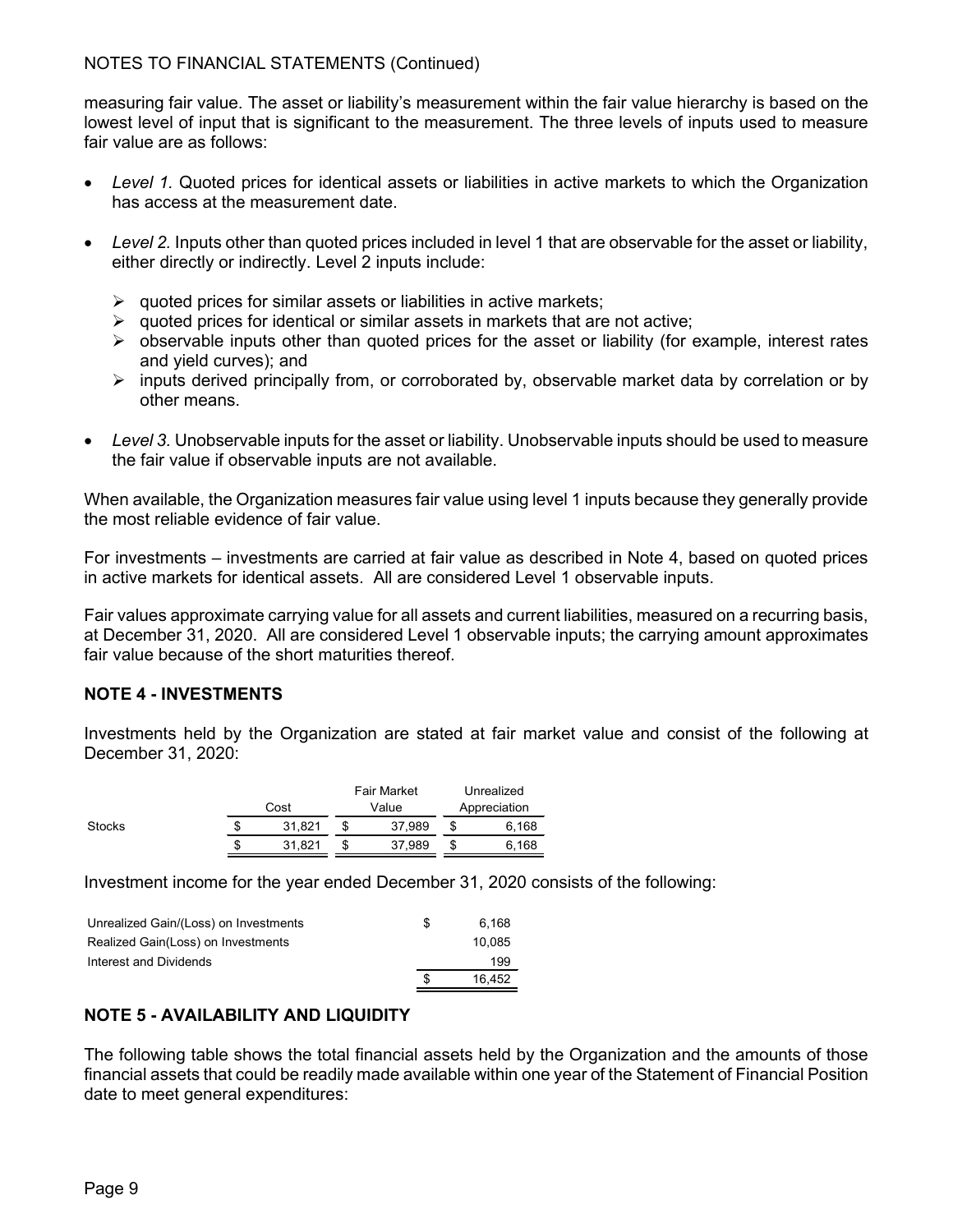# NOTES TO FINANCIAL STATEMENTS (Continued)

| Financial assets at year end:                                                                                                                                              |          |                    |
|----------------------------------------------------------------------------------------------------------------------------------------------------------------------------|----------|--------------------|
| Cash and Cash Equivalents                                                                                                                                                  | \$       | 213,748            |
| Investments                                                                                                                                                                |          | 37.989             |
| <b>Contributions Receivable</b>                                                                                                                                            |          | 64,188             |
| <b>Total Financial Assets</b>                                                                                                                                              | \$       | 315,925            |
| Less amounts not available to be used within one year:<br>Net Assets with donor restrictions<br>Less net assets with purpose restrictions to be met in<br>less than a year | \$<br>\$ | 52,617<br>(52,617) |
|                                                                                                                                                                            |          |                    |
| Financial assets available to meet general expenditures<br>over the next twelve months                                                                                     | \$       | 315,925            |

The Organization strives to maintain liquid financial assets sufficient to cover 90 days of general expenditures. Excess financial assets are invested in short-term investments. The Organization is also supported by restricted contributions. Because a donor's restriction requires resources to be used in a particular manner or in a future period, the Organization must maintain sufficient resources to meet those responsibilities to its donors.

# **NOTE 6 - NET ASSETS**

Net assets with donor restrictions for the year ended December 31, 2020 are as follows:

| <b>Purpose for Restrictions</b> | Amount |
|---------------------------------|--------|
| Ugandan Communities WAS         | 52.617 |

Net assets released from donor restrictions due to occurrence of expenditures in the amount of \$73,992 is reported on the Statement of Activities for the year ended December 31, 2020.

# **NOTE 7 - IN-KIND CONTRIBUTIONS**

The Organization relies on in-kind contributions to conduct its fundraising activities. In-kind contributions of goods and services in the amount of \$14,997 are reported as Contributions on the Statement of Activities and as Direct Benefits to Donors on the Statement of Functional Expenses for the year ended December 31, 2020.

# **NOTE 8 - PAYCHECK PROTECTION PROGRAM**

The Organization received a forgivable loan through the US Small Business Administration under the CARES Act Paycheck Protection Program. The loan was \$22,300. The proceeds must be used for payroll costs, rent, and utilities over the 24-week period beginning from the day the funds were disbursed. At the end of the period, the Organization applied for and was granted forgiveness for \$18,300 of this amount, and are paying back \$4,000 to the bank. The proceeds that are not forgiven will become converted to a note payable over a period of 5 years at an interest rate of 1%.

#### **NOTE 9 - SUBSEQUENT EVENTS**

The Organization has evaluated subsequent events through May 10, 2021, the date on which the financial statements were available to be issued.

Prior to the date of this report the Organization received an additional SBA loan for \$22,700 through the Paycheck Protection Program under the Coronavirus CARES Act.